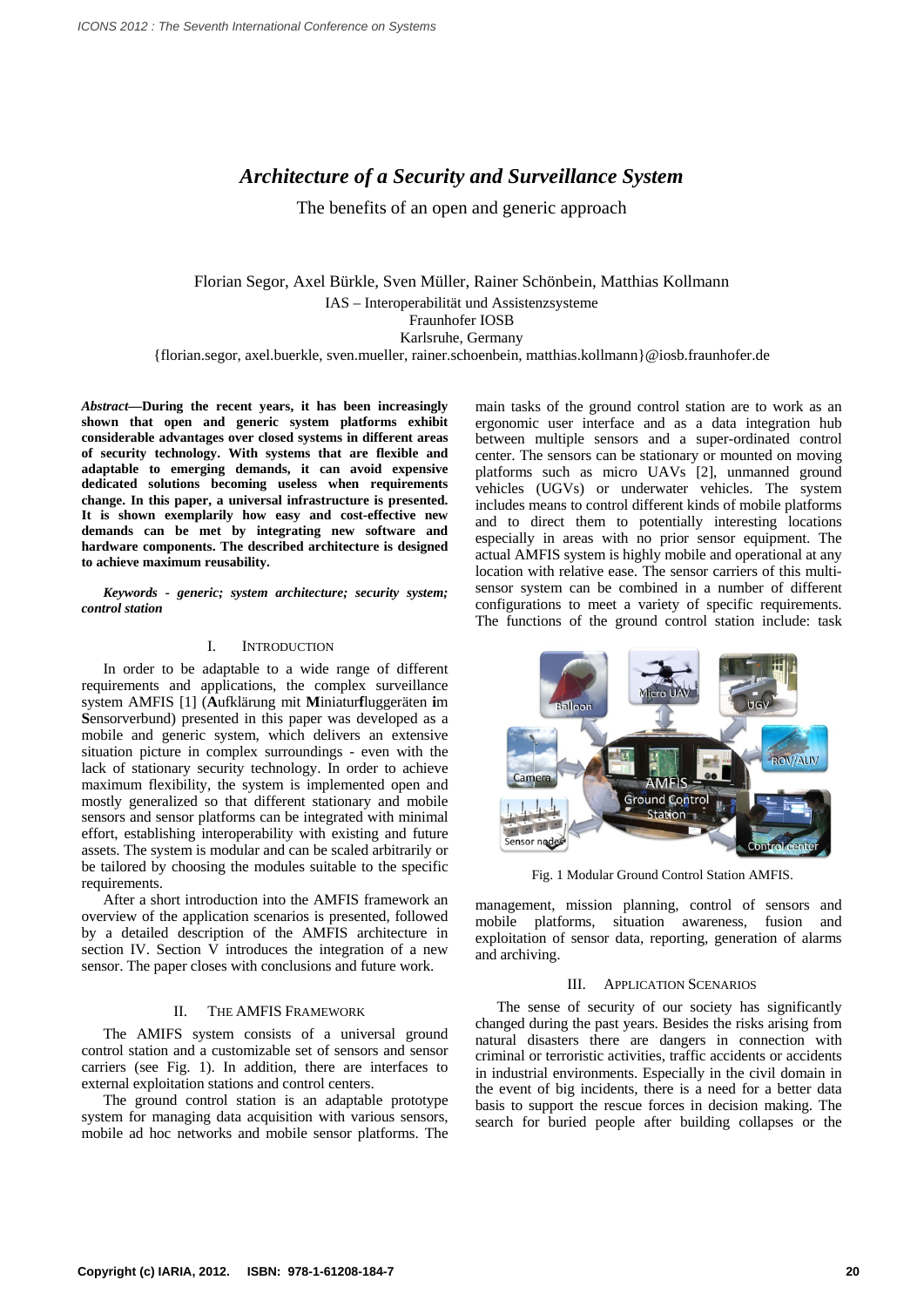clarification of fires at big factories or chemical plants are possible scenarios addressed by the AMFIS system.

Many of these events have very similar characteristics. They cannot be foreseen in their temporal and local occurrence so that situational in situ security or supervision systems are not present. The data basis, on which decisions can be made, is rather slim and therefore the present situation is very unclear to the rescue forces at the beginning of a mission. Precisely in these situations, it is extremely important to understand the context as fast as possible in order to initiate the suitable measures specifically and efficiently.

Applications of the AMFIS system include support of fire-fighting work with a conflagration, clarification of the debris and the surroundings after building collapses and search for buried or injured people. Additionally, the system can be used to support the documentation and perpetuation of evidence during the cleaning out of the scene at regular intervals.

| $\langle$ message key="string" type="string">                  |
|----------------------------------------------------------------|
| $\epsilon$ <parent key="string" message=""></parent>           |
| <timestamp>YYYY-MM-DD hh:mm:ss</timestamp>                     |
| <originator type="SENSOR SENSORNODE USER SYSTEM"></originator> |
| <sensornodeid>bigint</sensornodeid>                            |
| <sensorid>bigint</sensorid>                                    |
| <userid>bigint</userid>                                        |
| $\langle$ originator>                                          |
| $\leq$ subject                                                 |
| type="SENSORNETWORK SENSORNODE SENSOR SYSTEM">                 |
| <sensornetwork>bigint</sensornetwork>                          |
| <sensornodeid>bigint</sensornodeid>                            |
| <sensorid>bigint</sensorid>                                    |
| $\le$ /subject>                                                |
| <value>value</value>                                           |
| $<$ /message>                                                  |
|                                                                |

Fig. 2 XML Example of an AMFIS Message.

## IV. AMFIS ARCHITECTURE

In order to create an open and generic system, one of the most important objectives was to design a sustainable architecture. One of the central demands for the system is the flexibility regarding new hardware, software or sensor components. The tasks, for which the AMFIS system is developed are varied and the technological development during the last years in related fields, e.g., mini and micro UAVs are enormous. Therefore it is obvious that the AMFIS architecture must be able to master new demands resulting from future assets.

To achieve this flexibility, the architecture was designed to not only be adaptable to components unknown today but also to be achieved with low expenditure.

The AMFIS ground control station's software architecture is basically 3-tiered following a pattern similar to the MVC (Model-view-controller) paradigm best known from web application development.

The central application is the so-called AMFIS Connector (see Fig. 3), which is a message broker responsible for relaying metadata streams within the network.

To be able to manage a vast amount of sensors and sensor carriers, the physical sensors and sensor carriers are logically mapped on the so-called sensorweb, a tree structure which contains virtual representatives of the actual units. The root node (sensorweb) is connected with a row of sensor networks, for example a set of PTZ cameras (Pan-Tilt-Zoom cameras). Each of these sensor networks consists of one or several sensor nodes, which correspond in each case to a physical sensor (for example a single PTZ camera). The sensor nodes themselves may again contain different sensors, for example a camera contains a compass.

The sensorweb is stored permanently in a database, from which an XML document is generated at runtime. This is also done by the AMFIS Connector, which can be seen as the central information service of the ground control station.

The communication protocol within AMFIS is based on XML strings (see Fig. 2), which are sent to TCP-Sockets. To simplify the use of this protocol and to provide different possibilities for software development, different implementations for different runtime environments (e.g. .NET, Java) are available, which enclose the XML management and allow an object oriented view of the messages to the user.

The implementation of the communication protocol is multicast-oriented; every incoming message is passed on by the Connector to all connected client applications. Each application decides itself if and how these messages are processed.



Fig. 3 Architecture of the AMFIS Framework.

If a client application connects to the AMFIS Connector, it first receives the XML structure of the sensorweb followed by a steady stream of XML messages. Each of these messages contains metadata (e.g., sensor status data or control information), which originates from one of the sensors in the sensorweb or is meant to change the status of one or more sensor nodes. After successful establishment of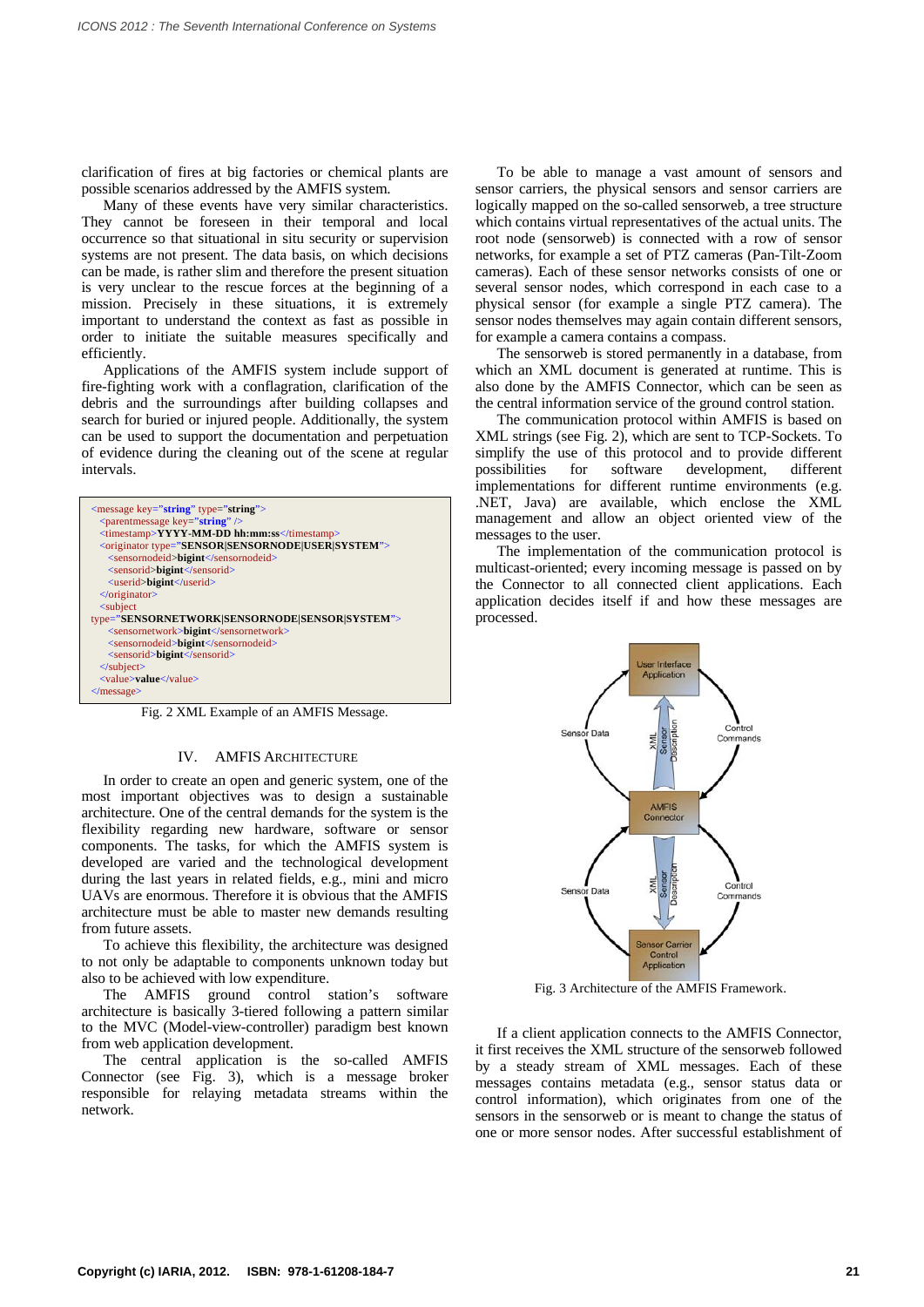a connection, the Connector supplies the client application with a constant stream of live sensor data.

A client application in this context is any application that either includes one of the numerous AmfisCom implementations (.NET, Qt, Java) or implements the AMFIS message protocol directly.

The communication library (AmfisCom) builds the object tree from the XML data, providing the application developer with a type-safe and object-oriented view of the network of sensors and sensor carriers.

All applications within the AMFIS system, from graphic user interfaces to background system services, are designed as client applications:

- The various GUI applications of the user interface, most importantly the analyst's interface, the situation overview, the Photo Flight [3] or the pilot's interface. Those applications offer a visual representation of received metadata to the user, for example by displaying the current geographical locations of the various sensor carriers in the map and transmit commands to the sensor carriers, e.g., a user-generated waypoint for a UAV.
- A number of services running in the background, notably the video server, offering time shifting and archiving for both video and metadata (more on video management within AMFIS see below) and the rule engine respectively the multi-agent system, both supporting the user by automating certain processes.
- Drivers for various sensor carriers, e.g., a dedicated control software for UAVs, which translates highlevel flight commands like waypoints into the proprietary RS232-based control protocol of the respective drone and in turn generates metadata XML status messages containing the current position, heading, remaining flight time etc.
- Interfaces to third-party applications or networks, e.g., command and control centers.

While all metadata is sent as XML messages irrespective of their type (whether they are sensor measuring values, steering information or user generated announcements) the large amount of generated video data must be processed and stored differently.

To do so, the connector is tightly coupled with a server application called the video server. It is responsible for storing and distributing video streams, serving the dual purpose of providing time shifting capabilities to the network as well as reducing the load on the usually wireless links between sensor carriers and the ground control station. Since time shifting or archiving is not always required, this functionality was not integrated in the Connector itself in order to keep it as light-weight as possible. To store the generated mission data permanently, the video server is connected to a database, from which the data streams can be restored for playback.

In order to be able to transmit reconnaissance results to external systems, the stored video data or the live video streams can be accessed externally. The main disadvantage

of this method is the lack of metadata generated in the AMFIS system along with the video stream. For reconnaissance tasks, additional data such as location, time, sensor carrier or sensor type are often vital. Hence, the video server offers the possibility to convert the video data into standardized video formats, which contain these metadata. This is done by the AMFIS Transcoder Process, which encodes the metadata and the video data into a STANAG 4609 compliant data stream. That way, not only the imagery but also corresponding additional informations are available to systems, which can handle this standardized data format. The video streams generated by the AMFIS Transcoder can be stored as video clips in a CSD (coalition shared database) [4] or be transferred in real-time to an exploitation system such as ABUL [5].

To be able to receive messages or data information requests from an external system on top of the possibility to publish information, a communication module was implemented, which is called the XMPP Client. The XMPP Client translates reconnaissance requests (e.g. a Region-Of-Interest) placed by external systems into the AMFIS message format.

#### V. SENSOR INTEGRATION

With the software architecture described in section IV, it is possible to integrate new sensors and sensor carriers as well as completely new technologies without changes in the system's basic structure.

The integration of a new technology of this structure is described exemplarily in the following sections. It explains the use of a smartphone as a new sensor in the AMFIS system.

The mobile device is integrated as a client and allows the user to access data of the AMFIS system. Additionally, it provides tools to acquire and generate sensor data and to feed the accumulated data into the overall system. Therefore, the person carrying the mobile device becomes a mobile sensor in AMFIS.

The functional structure of the new sensor is basically divided into three modules. Besides the sensor itself, it



Fig. 4 Subsystem Architecture of the Smartphone.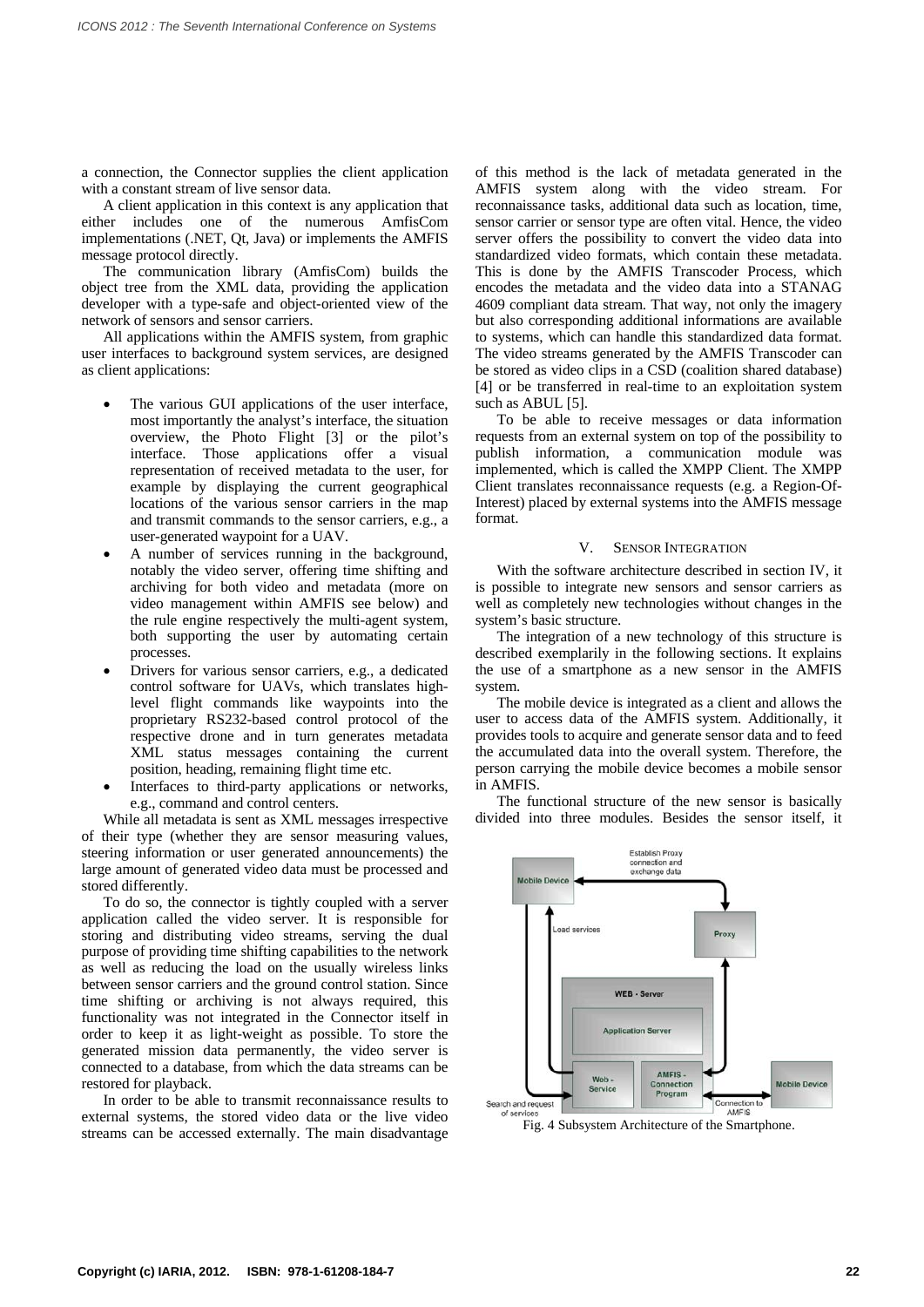affects the web server, which is responsible for supplying services and the application server, which structures the communication between the sensor and the system.

Providing the services by using a web server allows an easy addition of new functions to the sensor. By the separation between processing of data and the communication infrastructure it becomes possible to insert additional and more computationally intensive functions, which can be transferred to another computer system if necessary.

Splitting the architecture into component-based modules enables the development of the subsystems without affecting the already existing services. In addition, platform independence is achieved by using the functionalities of a web service. Thus, different types of smartphones with different operating systems can be used (e.g., Android, iOS, Windows phone, etc.) without having to change the data processing functions. Only the client software on the mobile device has to be adapted.

## *A. Smartphone*

To gain a maximum degree of independence from suppliers and other external influence and to be able at the same time to benefit from the possibilities of an up-to-date smartphone, the Samsung Nexus S was used as a prototype mobile device for AMFIS. It runs the Android™ 2.3 ("Gingerbread") operating system and has a 1 GHz processor.

In the first stage of development the functionality of an off-line GIS (Geographical Information System) [6] was integrated. This offers the possibility of a spatial orientation to the user regardless of a data connection to the internet or the AMFIS control station. In addition, the data communication is designed so that information from AMFIS can be shown on the map application when a connection is available. This concerns, for example, the geographical positions of other sensors or sensor carriers and additional information or instructions such as the request to move to a certain location for reconnaissance. Furthermore, it is possible to feed back own sensor data into the AMFIS system. At present, this includes own position data and the generation of images with the corresponding metadata.

To establish a connection between the smartphone and AMFIS, the available communication possibilities of the mobile device are used. In many scenarios it can be assumed that the user remains in immediate vicinity of the ground station AMFIS. In these cases the connection is established by using Wi-Fi. However, a shortfall of connectivity cannot be ruled out. Hence the data transfer via GSM/UMTS is realized as an alternative communication method.

Nevertheless, the complete loss of the connection has to be taken into account, too. Therefore, the sensor can also function as an independent stand-alone sensor. In this case the accumulated data is buffered and transferred automatically with a re-established connection.

#### *B. Web server*

Since the new sensor and its architecture are bound to already existing infrastructure and the independency from

any operating system should be preserved, a service-oriented approach was chosen.

By implementing this solution a later integration of other platforms such as the Apple iPhone or a Windows phone device is possible since only the application has requires adaption and/or compilation for the new platform. The functions and processes of the web service or the connection management system for AMFIS do not require any changes.

The web server provides the connection to the internet and offers the runtime environment for the application server. It can be used to pre-filter packages or carry out the authentication for the mobile device. The basic infrastructure is thereby provided by an Apache Http server.

Among other features two web services were implemented to provide the basic functions.

One service is used to transmit the user's data (e.g., photos) to AMFIS. The other one is an update service, which can be used by the smartphone to establish a connection.

The first service for transferring user's data (e.g., photos and text news) is designed as a one way connection to be used exclusively by the smartphone to send data to the application server only. The application server sends an acknowledgment for the incoming data or messages. A transmission of data or messages accumulated by the application server is not possible with this web service. This service is only invoked if required, e.g., if an image or a text message needs to be transferred.

The update service for the representation of the positions of sensors and sensor carriers is used to dispatch data from the application server to the smartphone (see Section C). The smartphone uses this possibility to transfer not only its own position, but also any additional data accumulated so far. Another difference to the first web service consists of the fact that the smartphone calls this service periodically.

The AMFIS Connector software is therefore providing the suitable time slots according to the number of devices to be served. The smartphone is using the allocated time slot to change its own communication configuration accordingly. This is done to prevent a capacity overload, which might result in a data jam or even a breakdown of the communication infrastructure.

Within the update service, not only messages dedicated to be read by the mobile device are fetched but also other information is transferred; for example the position data of the mobile device. The position information of the mobile device is communicated with every existing proxy connection but at the latest with an established connection to the update service.

## *C. Application Server*

The application server provides the web services as well as the connection management to AMFIS. It contains the runtime environment for these functions and is realized by an Apache Tomcat server. The application server offers different web services, which can be accessed by the smartphone. As soon as the smartphone has requested a service, a proxy is generated between the application server and the smartphone. This proxy runs only until the acknowledgement of the service and is terminated thereafter.